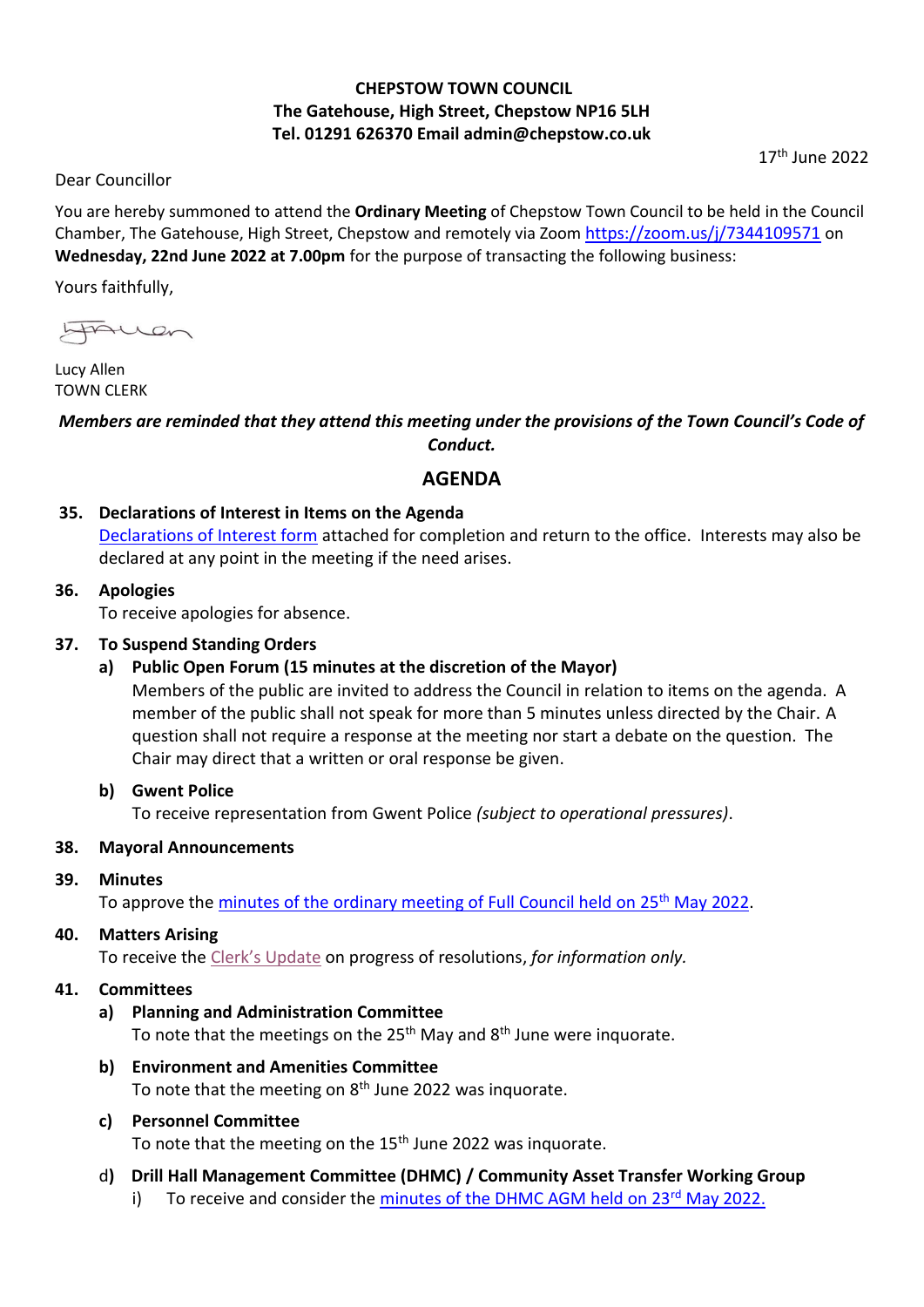- ii) To receive the [Chairman's review](https://drive.google.com/file/d/1WUX-B6dVViW-XSWzn4nJ_mWeU4KYjiIZ/view?usp=sharing).
- iii) To consider the request from the DHMC to increase the number of community representatives on the committee to 9.
- iv) To receive an update regarding the Community Asset Transfer and consider holding an extraordinary meeting to discuss the options with the Town Council's consultant Gareth Kiddie.
- v) To receive the [financial accounts from the Treasurer.](https://drive.google.com/file/d/1J5RlJCUpQkFUK2Z53SWeKP7WKAwP_cSn/view?usp=sharing)

# **e) Working Party Updates**

To receive updates and consider any recommendations/next steps from:

- i) Place Plan and Placemaking Plan to note that a meeting of the Placemaking Steering Group will be held on 29<sup>th</sup> June 2022.
- ii) Shopmobility/Disability meeting to be arranged.
- iii) Aims and Priorities Working Group to note the next date set for a working group for all available Councillors will be held in the Council Chamber and via Zoom on Wednesday, 6<sup>th</sup> July 2022 at 7pm.

# **f) Future of Committees**

In view of the number of inquorate meetings held since the beginning of the Council term, Members to consider:

- i) Whether to continue with individual Committees or set up Working Parties for recommendations to Full Council for decision;
- ii) Opening out committee membership to all Councillors.

### **42. Co-option**

a) To note that 11 applications have been received to fill 6 vacancies and to approve the [interview](https://drive.google.com/file/d/1kA2iGE4jX-RG4P-q5GHMp5rSmdyYQOMS/view?usp=sharing)  [criteria.](https://drive.google.com/file/d/1kA2iGE4jX-RG4P-q5GHMp5rSmdyYQOMS/view?usp=sharing)

b) To confirm the date for an extraordinary meeting to hold the interviews and approve co-option will be held on Wednesday, 29<sup>th</sup> June 2022.

# **43. Welsh Government**

To receive and consider the [response from the Minister for Health and Social Services](https://drive.google.com/file/d/19lPw723VyagICs_xcNcXps2zZca8Bygf/view?usp=sharing) regarding the Town Council's support of an independent review into the re-introduction of minor injury and outpatient services at Chepstow Community Hospital (CCH).

# **44. One Voice Wales**

To receive the [Statutory Guidance relating to the Local Government and Elections \(Wales\) Act 2021.](https://drive.google.com/file/d/1RlKo0z0a9vR2cMJ3BvRW0IFJKZtqvNos/view?usp=sharing)

# **45. Monmouthshire County Council (MCC)**

#### **a) Business Resilience Forum**

To receive an update from the Business Resilience Forum including the status of the High Street and Bulwark shopping areas *(oral report).*

#### **b) Dog Waste**

To note the [update regarding the dog waste.](https://drive.google.com/file/d/1RDXcgiUf7usy-l5Z8tf-MlKMCe1lUYG7/view?usp=sharing)

#### **46. Gwent Police**

To receive and consider [Gwent Police's initiative "We Don't Buy Crime"](https://drive.google.com/file/d/1uAtACwh4DjOM5IvSsde8-V0_NPg5sY-Q/view?usp=sharing).

#### **47. Planning Matters**

# **a) Planning Applications**

To consider the following planning application: [DM/2022/00616](https://planningonline.monmouthshire.gov.uk/online-applications/applicationDetails.do?keyVal=RAN6TIKY00300&activeTab=summary) - Units 4, 5 And 6, Rifleman's Walk (Chepstow Castle) Extension to existing retail units.